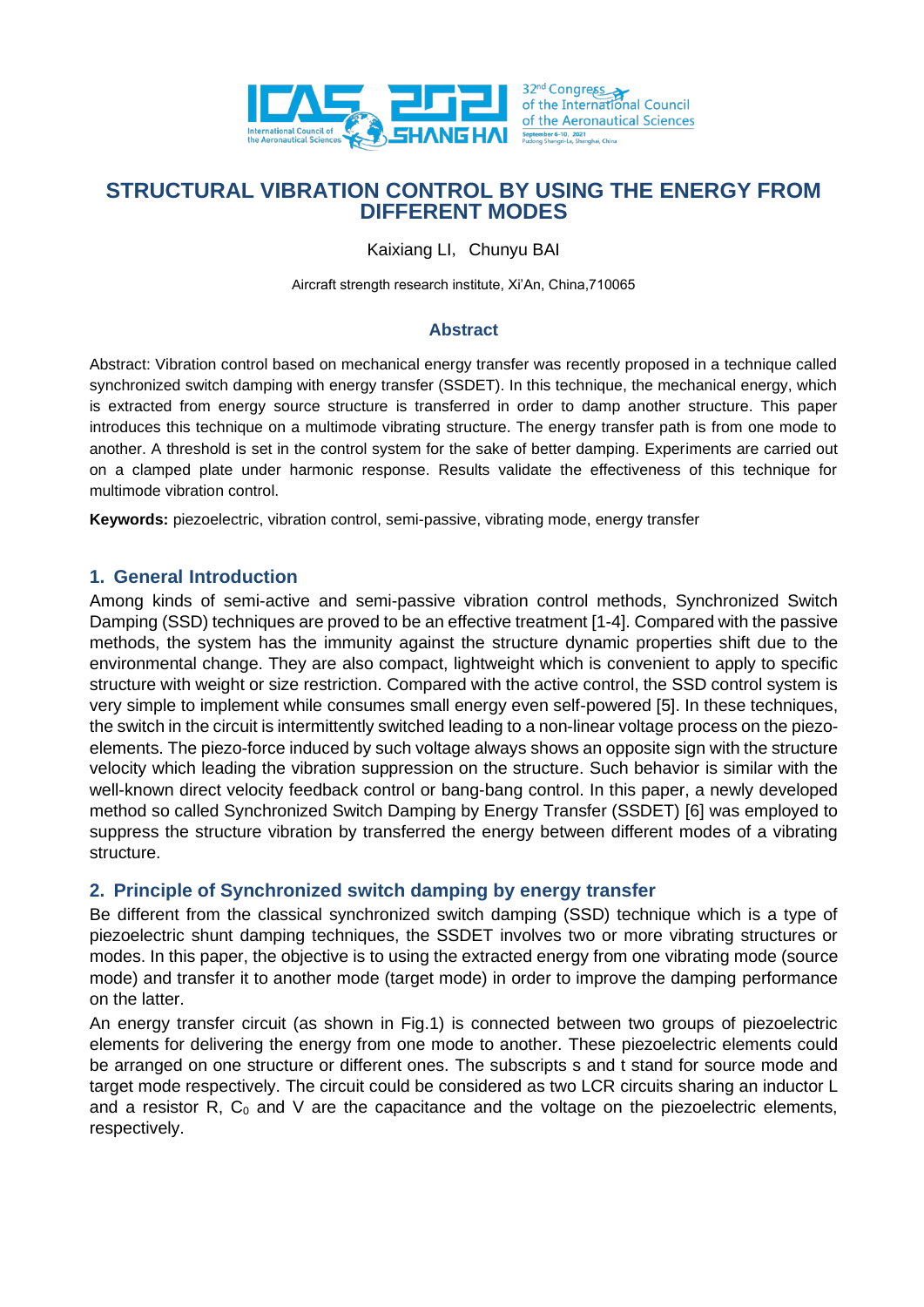

Figure 1 – SSDET circuit

The practical operation of the SSDET namely the control law could be summarized as two consecutive steps. The first step is that, when the displacement of the target mode gets to its extremes values, the switch SWs is closed for a quarter or three quarters of the  $LC_sR$  oscillation period depending on the polarity of the piezo-patches, so Vs drops to zero and the energy stored on the capacitor Cs would be totally transferred to the inductor L, and then the switch SWs is re-open. The following step is to immediately close the switch  $SW_t$  for about half of the LC<sub>t</sub>R period in order to invert  $V<sub>t</sub>$  to its opposite extreme. Compared with the classical SSDI technique, the SSDET has an initial current in the inductor at the very beginning leading to a stronger inversion so as to get a better damping effect.





The typical waveforms of the voltage V and displacements u for both source mode and target mode are shown in Fig.2. It is assumed that the displacement of the target mode under SSDET control is sinusoidal. Concerning with the typical SSDET technique, the energy transfer occurs at each extreme of the target displacement. Thus, two transfers would be conducted during one period of the target mode at its maximum and minimum displacement instant respectively. If the operation time is  $T$  and the vibration frequency of the target mode is  $f_t$ , the transferred times n can be easily obtained.

## **3. Experiment on a cantilever plate**

### 3.1 Experimental setup

The experiment was carried out on a printed circuit board with one edge clamped as shown in Figure.3 and the schematic experimental setup was illustrated in Fig. 3 (a). The frequencies of its first bending mode and first torsion mode are 23.7 Hz and 82.5 Hz under open circuit condition. Their mode shapes are shown in Fig. 4. As shown in Fig. 3, the plate was clamped on a rigid support and excited under a two-wave mixing signal by an electromagnet in order to simultaneously excite the mentioned bending and torsion modes. Two groups of piezoelectric elements (PZTs) were bonded on the plate surface close to the clamped edge as shown in Fig. 4. The induced electrical charge was also shown in Fig. 4. Note that the electrical charge showing different polarities between different modes. Hence, the PZTs of group 1 can only extract the bending mode energy, and the PZTs of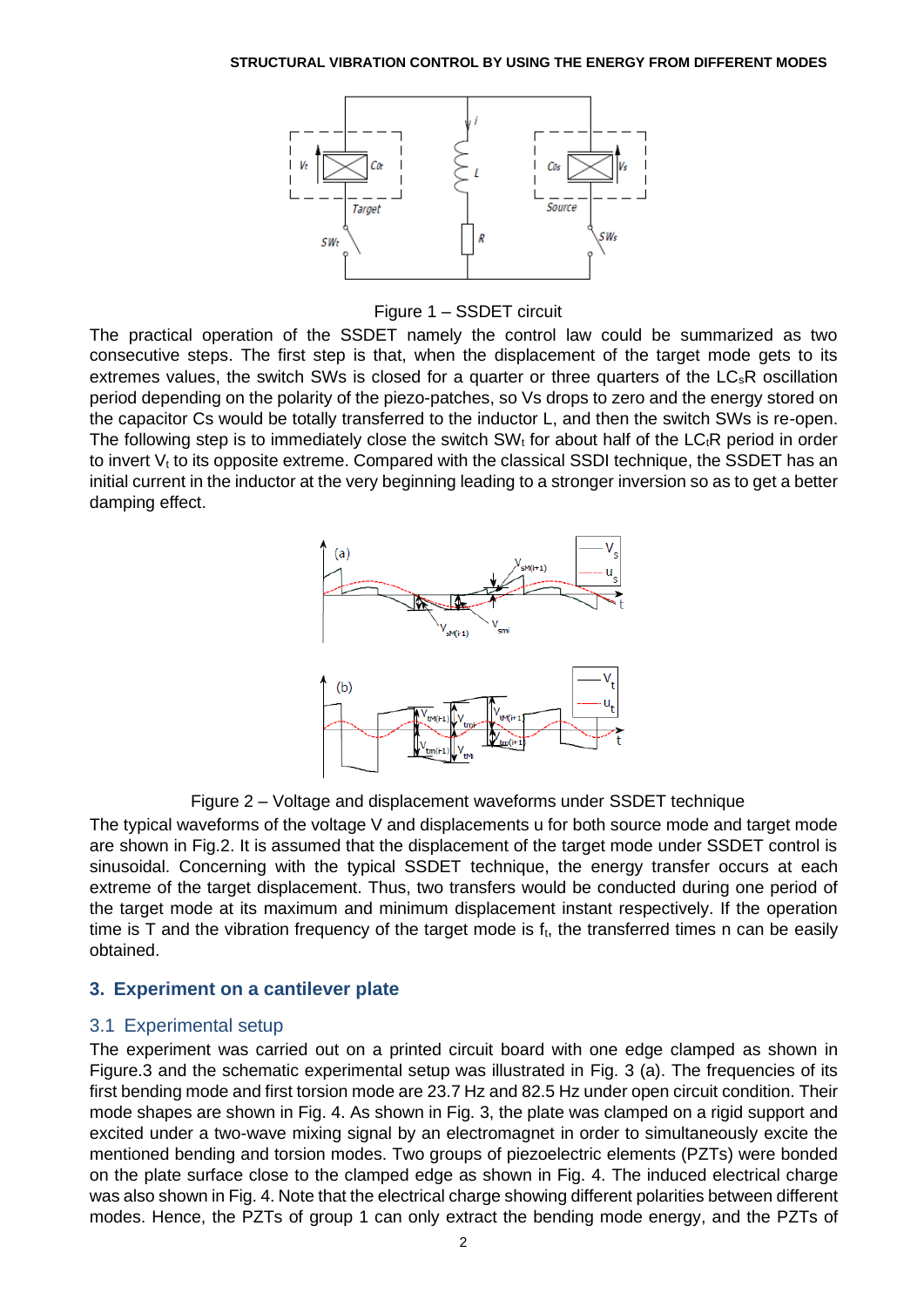#### **STRUCTURAL VIBRATION CONTROL BY USING THE ENERGY FROM DIFFERENT MODES**

group 2 can only extract the torsion mode energy by connecting the PZTs of group 2 in parallel. The displacement was measured by two laser sensors at two points which were symmetric to the static line of the torsion mode. Assuming that the measured displacements were d1 and d2, thus the bending displacement  $u_s$  equals to  $(d1+d2)/2$  and the torsion displacement  $u_t$  equals to  $(d1-d2)/2$ .



Figure 3 – A schematic diagram of the experiment. (a) The experimental setup. (b) The switching control scheme.

A switching control system, which is showed in Fig. 3(b) was designed by Simulink/dSPACE scheme to control the MOSFET switches. From this scheme, it could be known that switch  $SW<sub>t</sub>$  will be always closed once  $u_t$  reaches to its extremes. However, switch SWs could be closed when two conditions are met at the same instant. One is  $u_t$  gets to its extremes. Another one is that the absolute value Vs is greater than the preset threshold.



Figure 4 – Mode shapes of the plate. (a) the first bending mode shape(fs=23.5Hz) and the electrical charge distribution (b) the first torsion mode(ft=81.7Hz) and the electrical charge distribution

### 3.2 Results and discussion

The control effects are shown in Fig.5. The threshold is set to 5V in the experiment. The experiment was carried out as following steps. At first, the structure was excited under both bending and torsion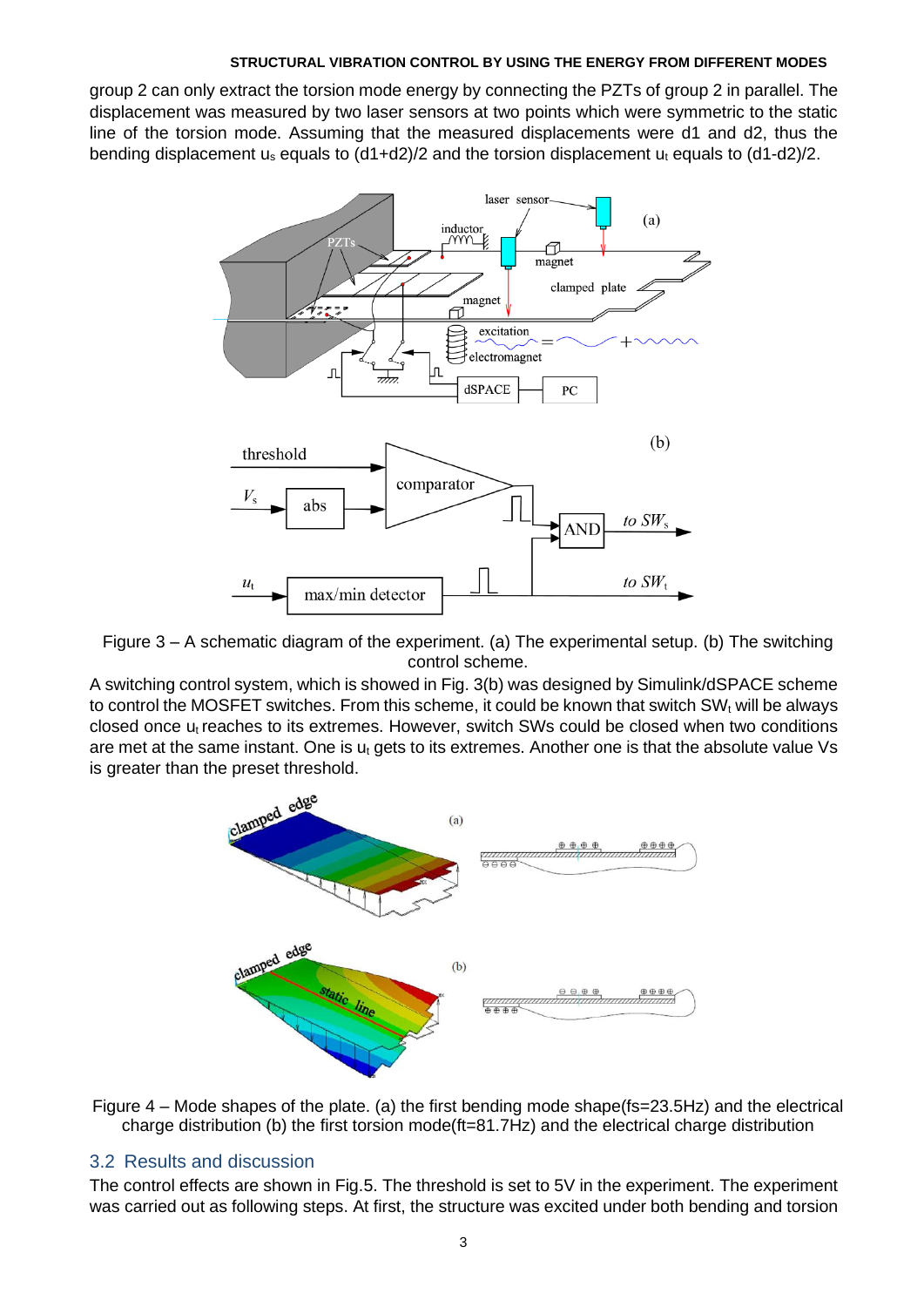#### **STRUCTURAL VIBRATION CONTROL BY USING THE ENERGY FROM DIFFERENT MODES**

mode without any control. And then, the SSDI control was conducted on the torsion mode from 5 seconds to 10 seconds, which damped the torsion motion. During this time range, the bending mode kept its amplitude since no operation was acted on it. From 10 seconds to 17 seconds, the SSDET control was conducted, and it caused obvious damping to the torsion mode. The source mode was also suppressed because its vibration energy was extracted and transferred during this period.

The details of the displacements and voltages under different control stage are shown in Fig.6. A slight coupling effect could be observed from global displacement in Fig.6(a) and in the piezoelectric voltage of torsion mode. Such voltage waveform represented a clear SSDI waveform under the SSDI operation in Fig.6(b). Fig.46(c) detailed the waveforms with SSDET control. Thanks to the threshold setting, the bending mode energy was transferred when the voltage Vs was larger than the predetermined threshold value. Otherwise, only SSDI is conducted on the torsion mode.



Figure 5 – Control effect in time domain.



Figure 6 - Details during different control stage. (a) Without control (b) SSDI control (c) SSDET control

Fig.7 shows the transfer function under no-control case and several SSDET with different thresholds as well as SSDI control. The bandwidth range covers the torsion mode (target mode) frequency. Larger threshold would increase the damping, meanwhile the transfer function curve became not smooth any more. In fact, the system would lose its stability if the threshold is larger than a certain value which approximately equals to half of the source voltage amplitude under open circuit condition. Because the fact of threshold setting is to accumulate more energy on the source. However, it is inevitable to decrease the transfer times as we discussed before. If the threshold is set too high, there will be a relatively large time interval between two switching which images unsteady piezoelectric force exerting on target. Moreover, the strong energy transfer leads to a great voltage inversion on the target would excite the residual modes of the structure.